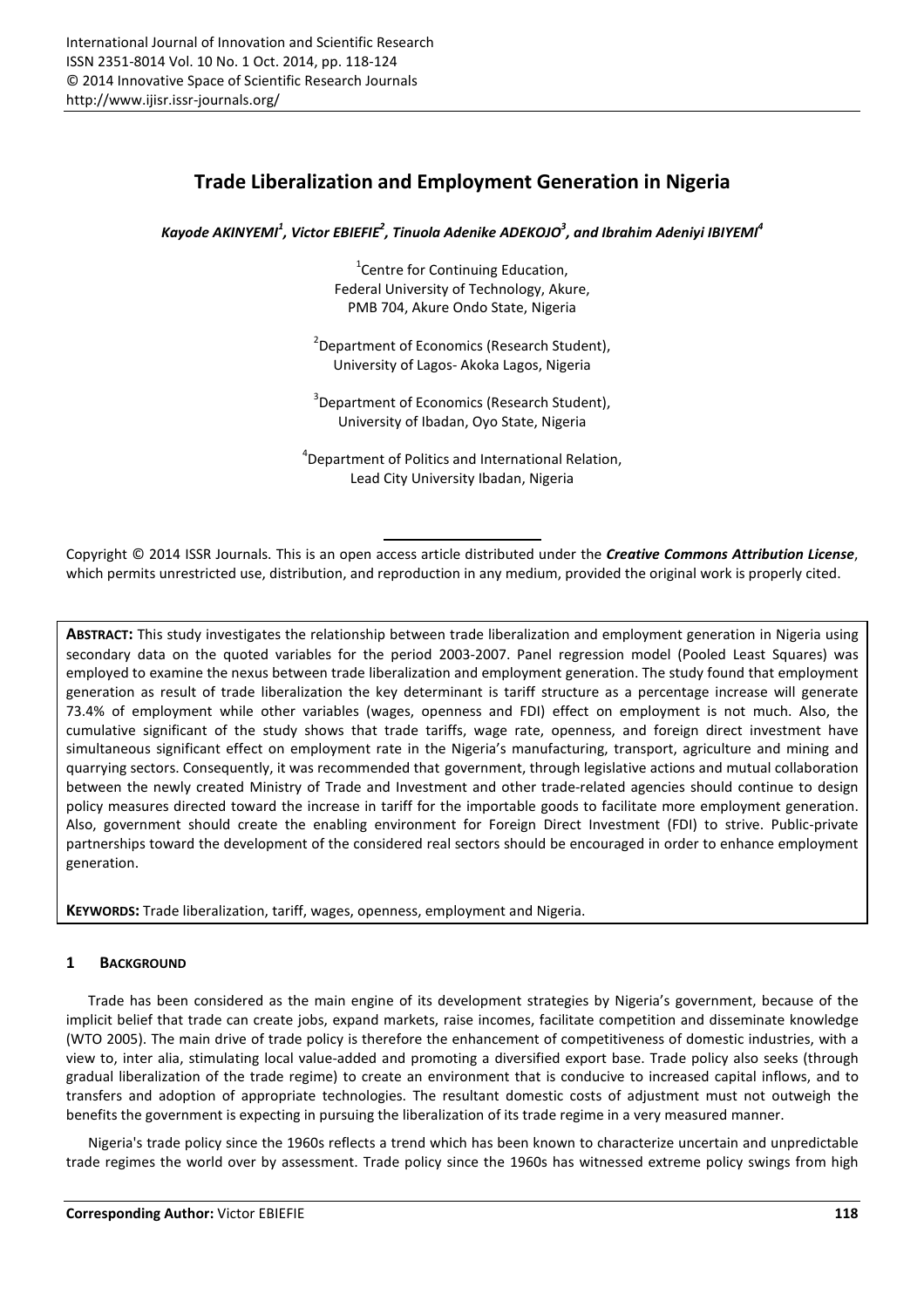protectionism in the first few decades after independence to its current more liberal stance [1]. Tariffs have at various times been used to raise fiscal revenue, limit imports to safeguard foreign exchange or even protect the domestic industries from competition. In addition, various forms of non-tariff barriers such as quotas, prohibitions and licensing schemes have on various occasions been extensively used to limit imports of particular items. The overall pattern portrays the long-held belief that trade policy can be used to influence the trade regime in directions that can promote economic growth. Attempts were made to use trade policy to promote manufactured exports and enhance the linkages in the domestic economy, to increase and stabilize export revenue, and scale down the country's reliance on the oil sector. Trade policies were accordingly directed at discouraging dumping; supporting import substitution; stemming adverse movements in the balance of payments; conserving foreign exchange; and generating government revenue.

# **1.1 TRADE POLICY TREND BETWEEN 1960 – 1970S**

Nigeria pursued an import substitution industrialization strategy during the first decade of independence. This involved the use of trade policy to provide effective protection to local manufacturing industries, through such measures as quantitative restrictions and high import duties. Many items were accordingly placed on import prohibition. During this period, all imports from Japan were placed under import license. Machinery and spare parts imports were restricted and exchange controls on the repatriation of dividends and profits were enforced. Restrictions were also applied on capital goods, spare parts and non-essential imports. Although the import substitution industrialization strategy continued even after the Nigerian civil war in 1970, trade policy between 1970 and 1976 assumed a less restrictive stance, ostensibly because of demands necessitated by the post-war reconstruction. Thus, only items that were regarded as non-essential consumer goods were restricted, while tariff rates on raw materials were reduced and quantitative restrictions on spare parts, agricultural equipment and machinery were relaxed. Similarly, the reconstruction surcharge on imports was reduced from 7.5 percent to 5 percent and later completely eliminated, while exchange controls and profit repatriation were also relaxed. The 1960s and early 1970s also saw the application of export duties ranging from 5 to 60 percent on agricultural exports such as cocoa, rubber, cotton, palm oil, palm kernel and ground nuts. In 1973 however, these duties were eventually abolished, as a result of the oil boom and the need to promote agricultural exports as part of the export diversification strategy. However this spurt of liberalization ended in 1977, when a wide range of imported finished goods requiring licenses came to be placed on very high duties or were banned outright. This transformed restrictive trade policy culminated in the banning of 82 items in 1979, while a further 25 items were compulsorily placed on import authorization.

# **1.2 TRADE POLICY TRENDS BETWEEN 1980 - 90S**

Policy shift towards exports promotion and a move to intensify the use of local raw materials in industrial production was more pronounced form 1980. However, the increase in the value of imports led to a worsening of the balance of payments (with, in addition, the backdrop of the collapse in world oil prices), which forced the government to promulgate the Economic Stabilization (Temporary Provisions) Act in April 1982. Under this Act, tariffs on 49 items were raised, while a prohibition was imposed on gaming machines and frozen poultry. Further, 29 commodities were removed from the general import license regime and placed under specific license, while the use of pre-shipment inspection became widespread. During 1983 - 1985, 152 items were brought under specific import license, and foreign exchange regulations became more stringent. The central objective of trade policy was to provide protection for domestic industries and reduce the perceived dependence on imports; a consequence to that objective was a desire to reduce the level of unemployment and generate more revenues from the non-oil sector. as a result, tariffs on raw materials and intermediate capital goods were reduced.

# **1.3 THE STRUCTURAL ADJUSTMENT PERIOD**

There was a significant shift in trade policy direction towards greater liberalization as of 1986. This shift in policy is directly attributable to the adoption of the structural adjustment programmes. The Customs, Excise, Tariff etc (Consolidation) Decree, enacted in 1988, was based on a new Customs goods classification, the Harmonized System of Customs Goods Classification Code (HS). It provided for a seven-year (1988 -1994) tariff regime, with the objective of achieving transparency and predictability of tariff rates. Imports under the regime thus attracted ad-valorem rates applied on the Most Favoured Nation (MFN) basis. A new seven-year (1995 - 2001) tariff regime, established by Decree No. 4 of 1995 succeeded the previous (1988 – 1994) regime. The tariff structure over the period 1988 - 2001 increased import duties on raw materials, and on intermediate and capital goods, while tariffs on consumer goods were slightly reduced. This was aimed at reducing distortions in resource allocation and combating smuggling. Both the 1988 and 1995 tariff schedules had provisions for reviews and amendments. However, they maintained the familiar mixed trends in tariff regimes. Three types of changes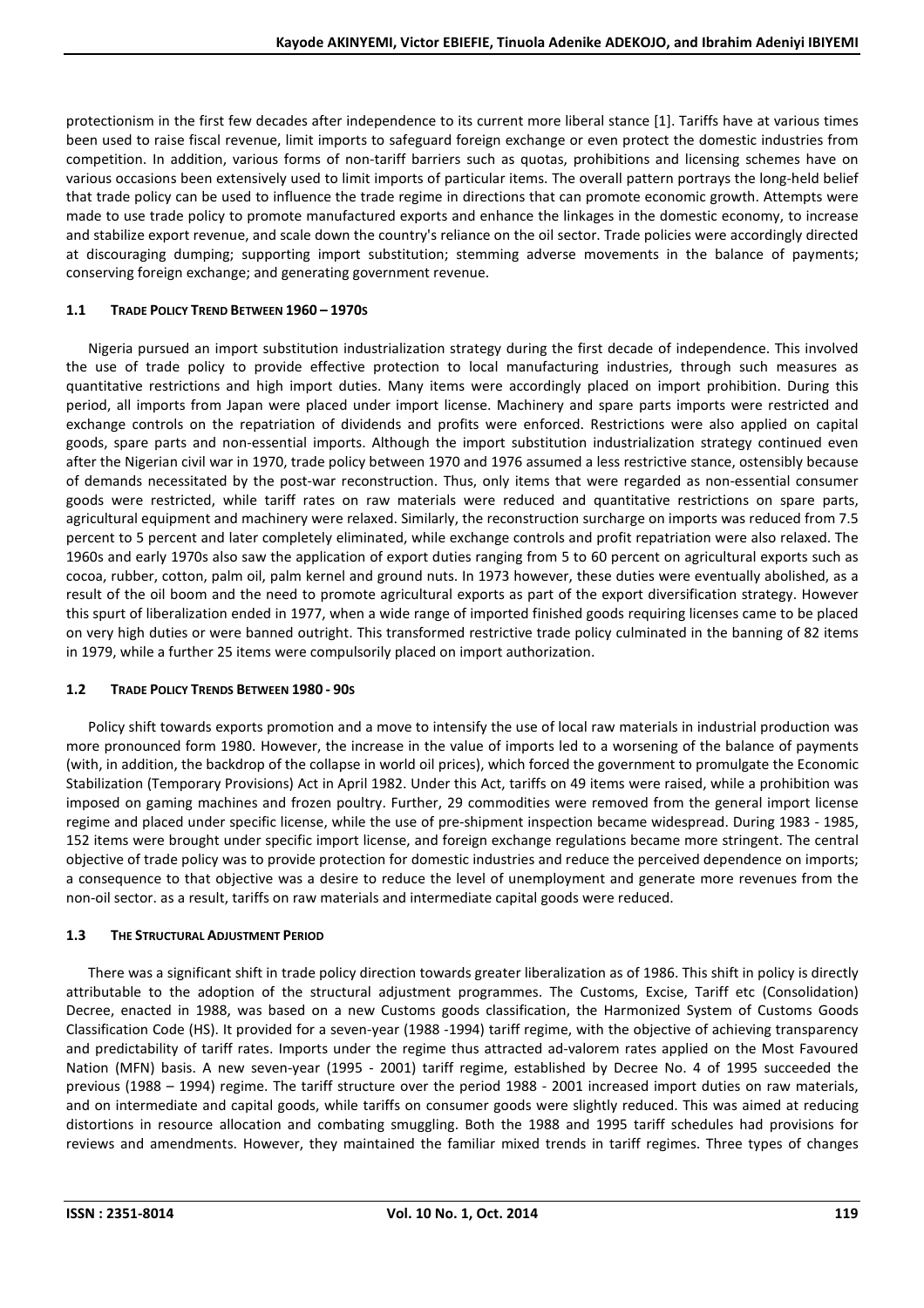were subsequently common, namely, reduction in rates; increase in rates and/or removal from or addition to the import prohibition list.

#### **1.4 TRADE POLICY UNDER THE NEEDS ERA (1999 - 2006)**

As pointed out above, Nigeria's trade policy regime as currently contained in the NEEDS and trade policy documents, has been geared to enhancing competitiveness of domestic industries, with a view to, inter alia, encouraging local value-added and promoting as well as diversifying exports. The mechanism adopted to this end is gradual liberalization of the trade regime. Thus, the government intends to liberalize the trade regime in a manner, which will ensure that the resultant domestic costs of adjustment do not outweigh the benefits. This is the fundamental basis on which to gauge the direction and implementation of policy. The clarion call is "steady liberalization". This addresses the question as to what is the kind of trade strategy the government has adopted in furtherance of its development agenda. Current reform packages are therefore designed to allow a certain level of protection of domestic industries and enterprise. Concretely, this has translated into tariff escalation, with high effective rates in several sectors and lower import duties on raw materials and intermediate goods unavailable locally. Highly import duties on finished goods were the result of the policy perspective on finished goods which compete with local production.

The summary of the above trade policies that has been adopted by government is highlighted bellow.

- Partial abolition of import license scheme.
- Granting of special tax incentives and tax holidays to enable local industries build up enough funds for expansion purposes and to encourage firms invest in economically disadvantaged areas.
- Reduction of corporate income tax rate and introduction of tax-free dividends, for foreign persons and to encourage local research and development (R&D).
- The Export Incentives Decree was promulgated in which various incentives to enhance export promotion were stipulated.
- The Export Credit Guarantee and Insurance Scheme was established to assist Nigerian Companies compete effectively in the international market.
- Government granted up to 140% tax relief to firms in respect of research and development (R&D) expenses in the development of raw materials.
- The Export Stimulation Loan (ESL) Scheme was put in place to provide foreign exchange producers that require imported inputs essential to the production of export products.
- Firms were allowed to open and maintain domiciliary accounts to keep their export earnings in foreign currencies.
- Several institutional support were put in place by the government through the establishment of Industrial Development Coordinating Committee, (IDCC), Industrial Data Bank, Raw Materials Research and Development Council, (RMRDC), Project Development Agency (PRODA), Federal Institute of Industrial Research (FIIRO), Export Processing Zone (EPZ), Nigerian Investment Promotion Council.
- Simplification of industrial licensing.
- The exchange market was deregulated to enhance access of firms to foreign exchange. Devaluation and full convertibility of the Naira on trade account were embarked upon to bring it nearer to acceptable parity and make Nigerian products enhance greater profitability of Nigerian manufactured export.

### **1.5 LITERATURE REVIEW**

Empirical literature on trade liberalization and employment across-country studies have been undertaken, including [6], [10], [13], [14], [15] and [18],

According to [18] examines trade liberalization and employment generation in Turkey using OLS. His finding shows that trade liberalization led to real wage cut to stabilize the economy and to boast competitiveness of exporters because lower wages were thought to be essential to lower inflation rates (by reducing production costs and restraining domestic absorption), and to secure real depreciation. Also, his estimate of labour demand function for Turkish manufacturing industries shows that trade policy variables and macroeconomic variables are quite important for employment generation.

Reference [6] examined trade liberalization and employment effects in Ukraine using generalized method of moments (GMM) estimator to account for potential endogeneity problem. Trade openness does affect job flows in Ukrainian manufacturing disproportionately according to trade orientation. They find that while trade with CIS decreases job destruction, trade with the EU increases excess reallocation mainly through job creation.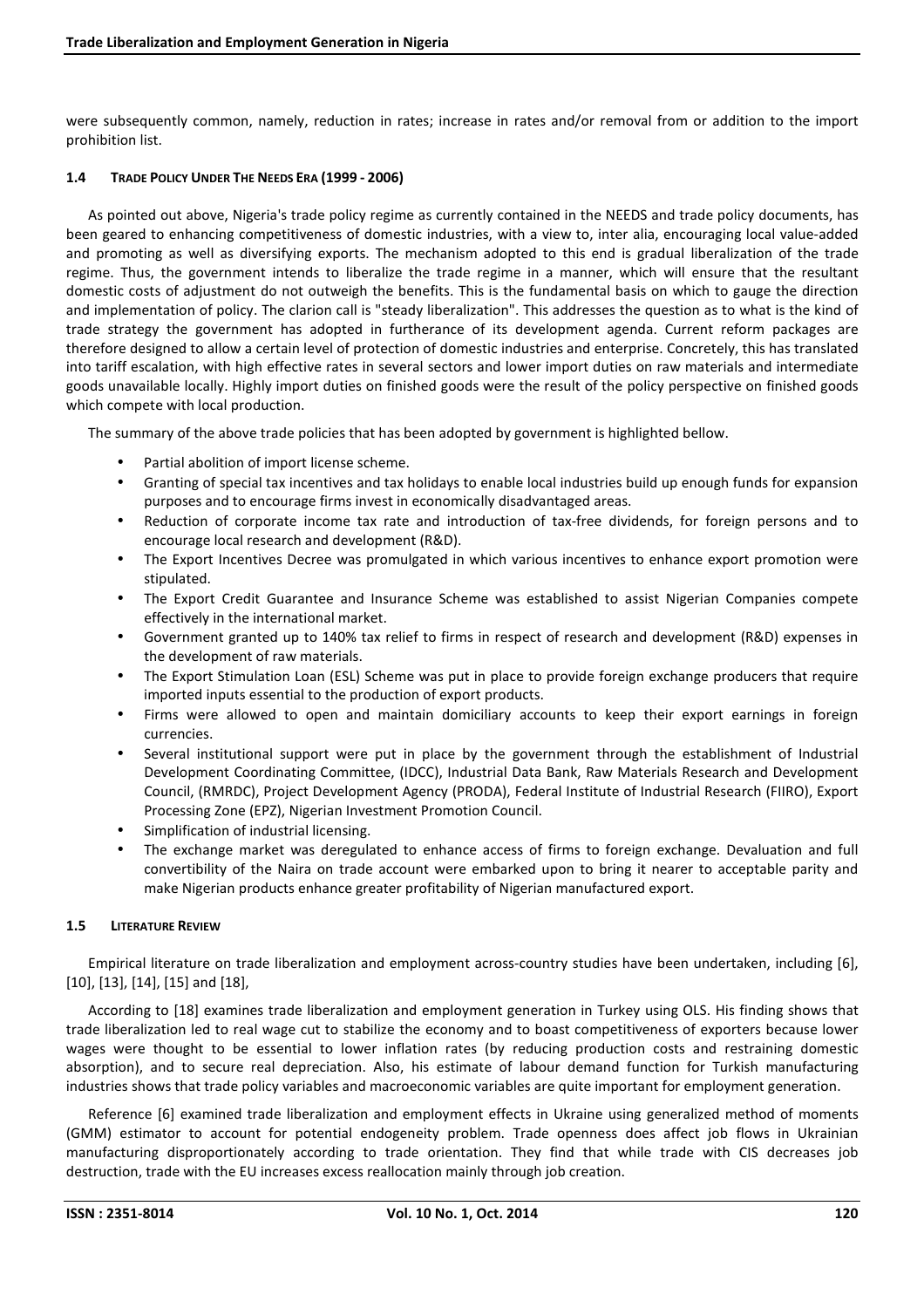Also, [13] investigated the effect of trade liberalization on employment performance of textile industry in Tanzania. The basic issue of concern is that the implementation of trade liberalization has differential impact on employment and wage in many African countries. In addressing this issue as well as achieving the objective, econometric models of employment and wage are estimated using co-integration method of analysis. The analysis shows that effective rate of protection and export intensity have an insignificant positive impact on demand for labour, but import penetration has a significant negative impact on employment. Also, only import penetration has a significant negative impact on wage. The impact of import penetration is larger than that of export orientation, as the increase in import competition leads to a decline in labour demand. According to [14], in a study that adopted the use of OLS regression technique to calculate the impact of. The outcome of the study established that the existence of a positive relationship between global competitiveness and employment level in the manufacturing sector and confirmed that employment in the sector usually based their current employment decision on the previous level of employment.

Reference [10] found that trade openness and social and political dimensions of globalization have not any impact on the employment generation in Pakistan. Nevertheless the proxy variables of globalization (foreign direct investment and workers' remittances) are statistically highly significant and more responsive to generate employment opportunities in Pakistan. Similarly, [15] investigated the effect of trade liberalization on employment during the post-reform period in India's organized manufacturing sector using Ordinary Least Square (OLS) regression model. The analysis shows that, trade seems to be having negative effect on employment, globalization and employment generation in Nigeria's manufacturing sector which is contrary to H-O theory.

## **2 MATERIALS AND METHODS**

In order to achieve the basic objective of this paper, model used by [19] which was developed by Njikam was adopted to analyze the relationship between trade liberalization and employment in Nigeria. The Cobb-Douglas Production function in the following format is adopted.

$$
Q = A^{\lambda} K_i^{\alpha} L_i^{\beta} \tag{1}
$$

Where A<sup>λ</sup> represent technological efficiency index, Q represent output, K represent Capital stock, L represent

Labour, α and β signify capital and labour factor inputs share coefficients while λ speed up the efficiency of production by allowing factors changing. As a point of departure from this model employment is assumed mobile within different sectors. Hence a profit maximizing firm employs capital up to the point where marginal revenue product of capital is equal to user costs (MRPK =Z), and marginal revenue product of labour is equal to wage (MRPL=W).

In order to eliminate capital in the specification of firm output, equation (1) is solved simultaneously hence the following expression:

$$
q - A^{\lambda} \left( \frac{\partial \mathcal{L}^{\mu}}{\partial x} / \frac{w}{z} \right) \mathcal{L}_{i} \tag{2}
$$

Where q is output, L, total employment, Z user costs, other variables are defined as above.

By applying the natural logarithm (2), becomes firm and industry demand for Labour which is a derived demand becomes:

$$
LnL_{i}q_{o}+q_{1}Ln\binom{w}{2}q_{1}Lnq_{1}
$$
\n(3)

\nWhere qo = -({ $\frac{\lambda lnA + \alpha ln\alpha \cdot \alpha ln\beta$ )}{\alpha + \beta}

, q1=-\alpha(\alpha+\beta), q2 = 1  
  $\alpha+\beta$ 

Theoretically, demand for Labour is negatively related to technology while positive related to output. Hence more improvement in technology reduces the demand for unskilled Labour.

Equation (3), assumes that the impact of technology in different sectors is the same and uniform, but empirical evidences show that technology is determined by trade patterns. Thus, as stated by Njikam (2009) "technology depends on import penetration, domestic industry protection and export orientation". Thus if technology is substituted in (3), the empirical equation is stated;

$$
InL_{it} = In\beta_0 + \beta_1 InTRT_{it} + \beta_2 InWAG_{it} + \beta_3 InOPN_{it} + \beta_4 InFDI_{it} + \mu_{it}
$$
\n(4)

 $\beta_0$  denotes the intercept term, L<sub>it</sub> and WAG<sub>it</sub> represent total employment wages of the considered real sectors in the time period (t) respectively, TRT<sub>it</sub> is the tariff rate across the sectors, OPN<sub>it</sub> is the trade openness, FDI<sub>it</sub> is the Foreign Direct Investment and μ<sub>it</sub> is the stochastic error term.  $β_1$ ,  $β_2$ , $β_3$ ,  $β_4$  are unknown slope parameter to be estimated. With the exception of TRF all variables are transformed by taken natural logs because TRF is already measure as a rate.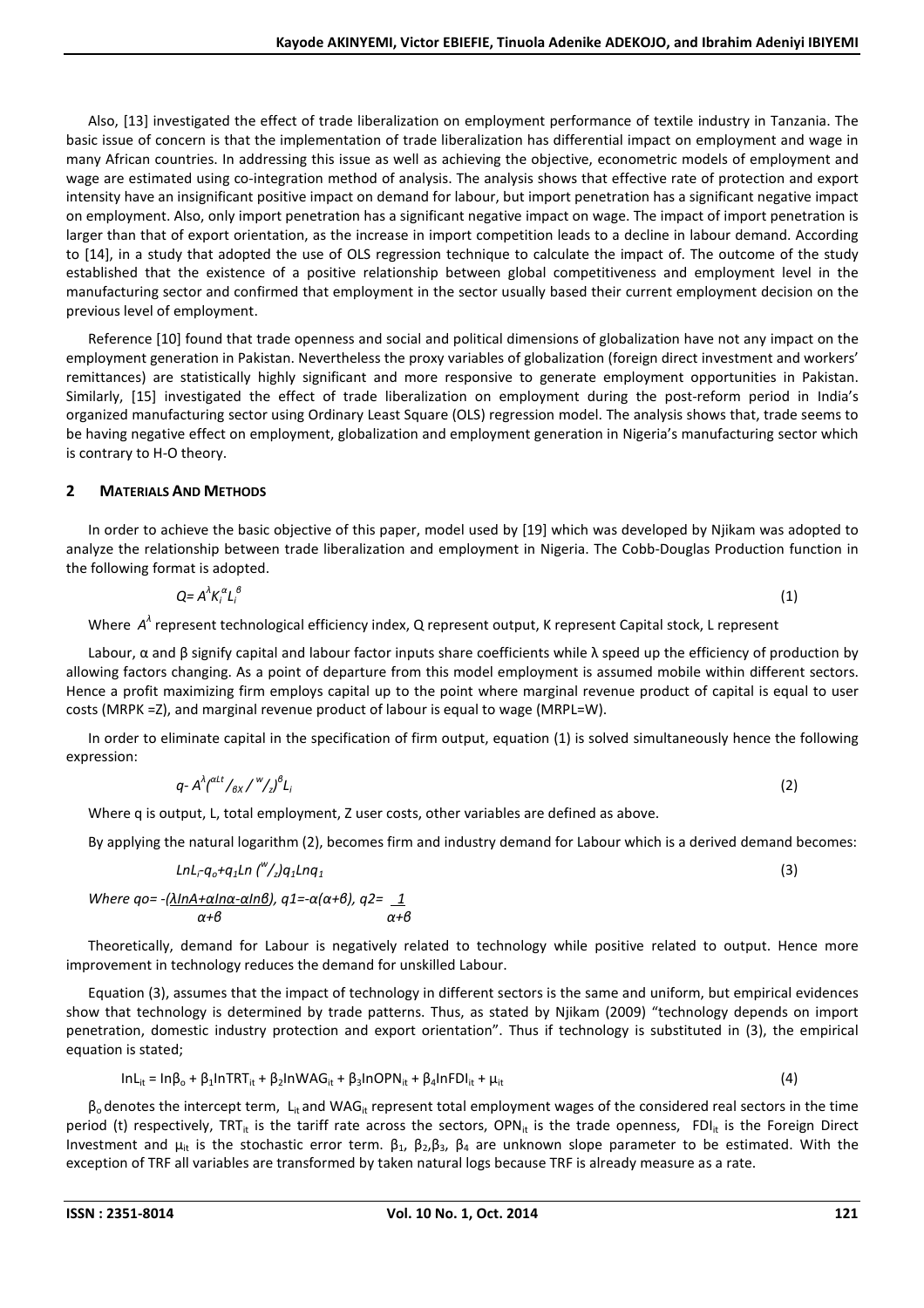## **3 RESULTS AND DISCUSSION**

Descriptive statistics results: The analysis begins by looking at the minimum and maximum value employments (EMP) for the sample of real sectors considered.

|                 | EMP?         | TRF?        | WAG?       | OPN?     | FDI?       |
|-----------------|--------------|-------------|------------|----------|------------|
| Mean            | 7668456.     | 17.37000    | 162917.5   | 22.08000 | 59766.07   |
| Median          | 820628.0     | 18.69000    | 141267.1   | 16.06500 | 28248.80   |
| Maximum         | 30682234     | 21.10000    | 326529.0   | 53.42000 | 219512.0   |
| Minimum         | 66150.00     | 11.00000    | 32319.64   | 0.820000 | 1209.000   |
| Std. Dev.       | 12755879     | 3.937900    | 106524.1   | 22.00623 | 70969.88   |
| <b>Skewness</b> | 1.158016     | $-0.876363$ | 0.179509   | 0.180259 | 1.035467   |
| Kurtosis        | 2.353091     | 2.138637    | 1.586582   | 1.239263 | 2.979718   |
|                 |              |             |            |          |            |
| Jarque-Bera     | 4.818748     | 3.178332    | 1.772204   | 2.691807 | 3.574314   |
| Probability     | 0.089872     | 0.204096    | 0.412260   | 0.260304 | 0.167436   |
|                 |              |             |            |          |            |
| Sum             | $1.53E + 08$ | 347.4000    | 3258349.   | 441.6000 | 1195321.   |
| Sum Sq. Dev.    | $3.09E + 15$ | 294.6340    | $2.16E+11$ | 9201.212 | $9.57E+10$ |
|                 |              |             |            |          |            |
| Observations    | 20           | 20          | 20         | 20       | 20         |
| Cross sections  | 4            | 4           | 4          | 4        | 4          |

| Table 1 Descriptive Statistics Of The Basic Data |  |  |
|--------------------------------------------------|--|--|
|                                                  |  |  |

*Source: computed from the data* 

Table 1 presents the descriptive statistics of the data employed in this study. The minimum and maximum value employments (EMP) for the sample of real sectors considered are 30682234 and 66150.00 with an average of 7668456. While tariff (TRF), vary from a minimum of 11 percent to a maximum of 21.1 percent with an average of 17.4 percent. The wage rate also ranges from a minimum of 32319.64 to a maximum of 326529.0 with an average of 162917.5. The estimated trade openness (OPN) also ranged from a minimum of 0.82 million to a maximum of 53.42 billion with an average of 22.08 million. Foreign Direct Investment (FDI), range from a minimum of1209.00 million to a maximum of 219512.0 million with an average of 59766.07 million. Employment, wages, openness and Foreign Direct Investment (FDI) are positively skewed but tariff is negative. The probability significant levels for all the variables (Employment, Tariff, Wages, Openness and Foreign Direct Investment) are not statistically significant.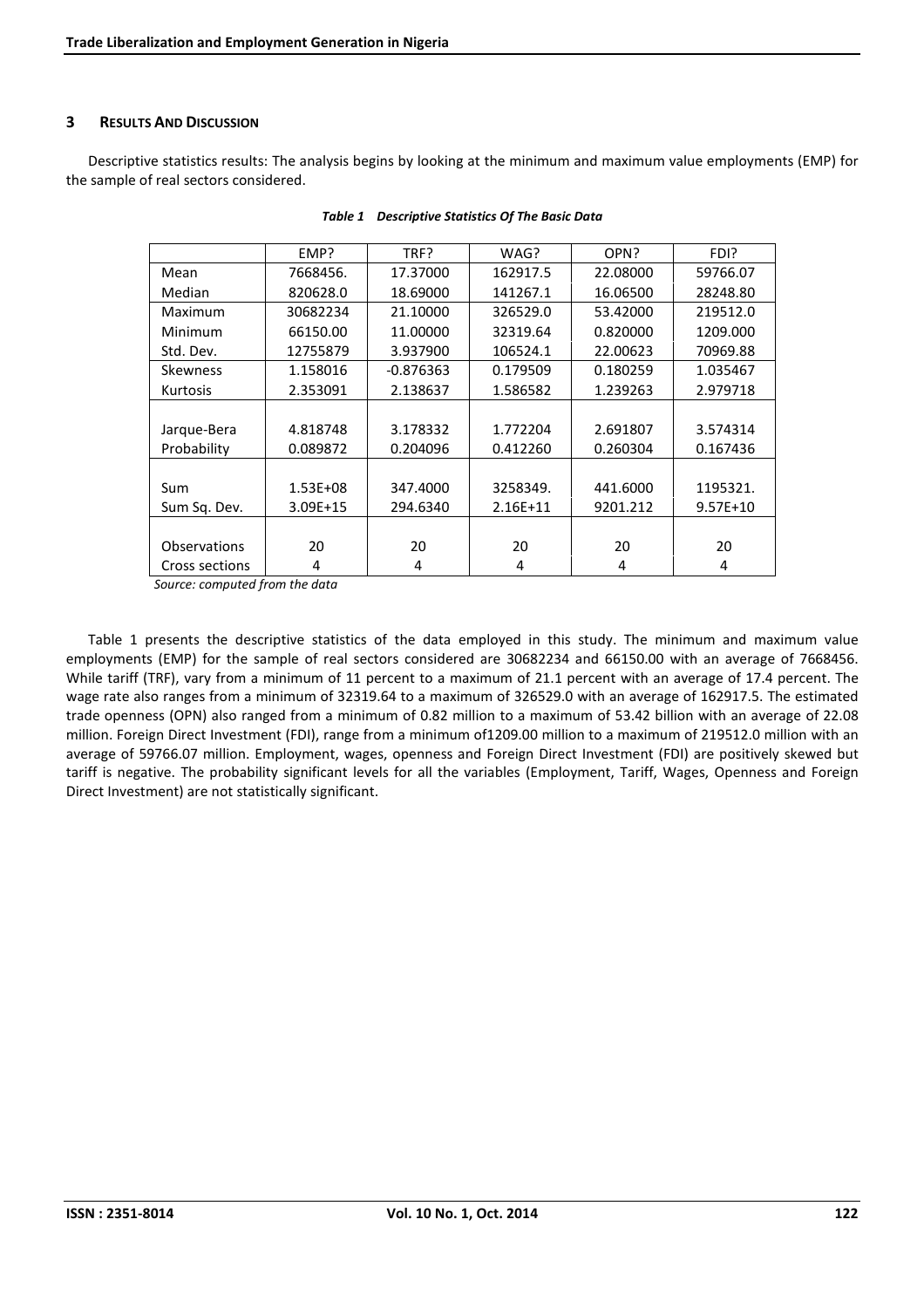Panel regression (Pooled Least Squares) results:

Dependent Variable: LOG(EMP?) Method: Pooled Least Squares Date: 09/28/12 Time: 13:28 Sample: 2003 2007 Included observations: 5 Cross-sections included: 4 Total pool (balanced) observations: 20

| Variable                                                                                                                                                                                                                | Coefficient                                                       | Std. Error                                                                                                                           | t-Statistic                                                       | Prob.                                                                |
|-------------------------------------------------------------------------------------------------------------------------------------------------------------------------------------------------------------------------|-------------------------------------------------------------------|--------------------------------------------------------------------------------------------------------------------------------------|-------------------------------------------------------------------|----------------------------------------------------------------------|
| $\mathsf{C}$<br>TRF?<br>LOG(WAG?)<br>OPN?<br>LOG(FDI?)                                                                                                                                                                  | 25.43204<br>0.733823<br>$-1.731137$<br>$-0.023539$<br>$-0.369177$ | 9.237942<br>0.154537<br>1.053003<br>0.021150<br>0.079085                                                                             | 2.752999<br>4.748539<br>$-1.644001$<br>$-1.112954$<br>$-4.668079$ | 0.0148<br>0.0003<br>0.1210<br>0.2832<br>0.0003                       |
| R-squared<br>0.949141<br>Adjusted R-squared<br>0.935579<br>S.E. of regression<br>0.567742<br>Sum squared resid<br>4.834972<br>Log likelihood<br>$-14.18020$<br>F-statistic<br>69.98375<br>Prob(F-statistic)<br>0.000000 |                                                                   | Mean dependent var<br>S.D. dependent var<br>Akaike info criterion<br>Schwarz criterion<br>Hannan-Quinn criter.<br>Durbin-Watson stat |                                                                   | 13.79202<br>2.236854<br>1.918020<br>2.166953<br>1.966614<br>1.802801 |

*Source: computed from the data* 

The estimated panel regression model (Pooled Least Squares) for the all the variables revealed the following outcomes. A percentage increase in trade tariff (TRF) enhances changes in employment rate by 73.4%. In other word increase in tariff by one percent will generate employment. The policy prescription is based on the belief that a liberalized trade regime is capable of increasing employment generation in the developing countries of the world. A percentage change increase in wage rate result to 1.73% decline in changes in employment rate across the considered real sectors. That is employment rate across the considered real sector will reduce as result of increase in wage rate. 2.35% decline in employment rate is a result of a unit change in trade openness in Nigeria's real sectors. It shows that opening of borders in Nigeria to facilitate trade openness lead to decrease in employment rate in the country. During the considered timeframe and cross-sections of four selected real sectors, recorded percentage change in flow of investments from abroad (FDI) deteriorated or worsened the employment rates by 0.37%. Also, the t-statistic for individual significance of the incorporated estimates indicated that among the considered set of series, it is only trade tariff and foreign direct investment that were found to be statistically significant at 5% critical level. This statistical evidence instigate policy insights for enhance employment level in the real sectors of the economy. However, the F-statistic as a robust test of joint significance of estimates indicated that estimated coefficients of trade tariffs, wage rate, openness, and foreign direct investment have simultaneous significant effect on employment rate in the Nigeria's manufacturing, transport, agriculture and mining and quarrying sectors. Thus, the earlier stated null hypothesis is rejected at 5% significance level based on the Prob.(F-Stat) value that is less than 0.05.

Similarly, the adjusted R-squared result reported that 93.6% of changes in employment rate is explained by changes in trade tariffs, wage rate, openness, and foreign direct investment in Nigeria's real sectors. Two sets of diagnostic tests were performed to examine the structural stability of estimated pooled regression model that capture the effect of trade liberalization on employment generation in Nigeria. The value of the standard error of regression (0.5677) is found to be less that a unit and relatively small compared with outcomes of other iterated regression models. This indicates that error of biasness is significantly minimized with the adopted estimation technique. Also, the adjusted R-squared (0.9356) is found to be less than the Durbin-Watson Stat (1.8028), thus signifies the non-spurious nature of the estimated regression model. The main policy implication of this outcome is that the reported results are reliable and consistent for drawing policy inference